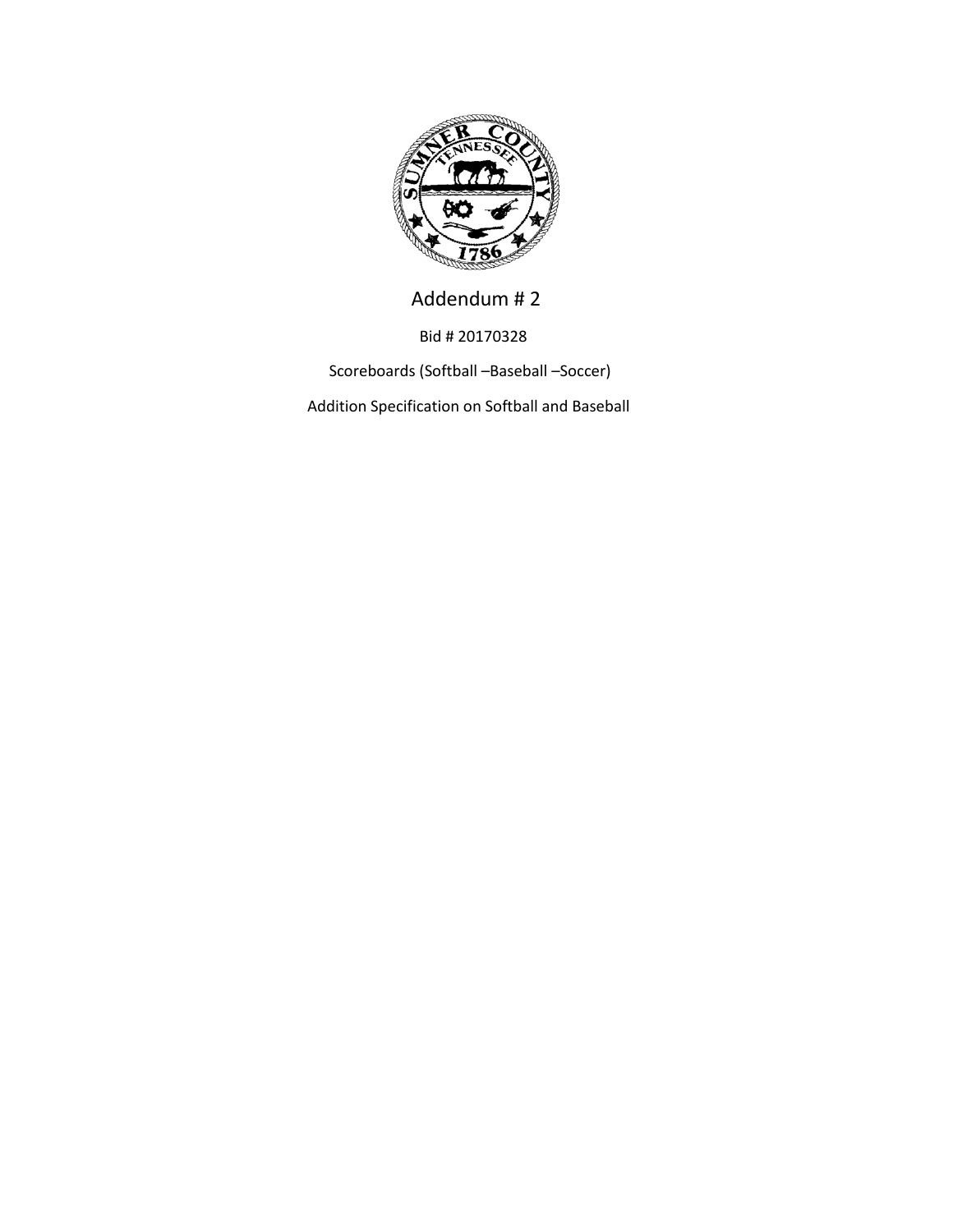# SCOREBOARD SOFTBALL<br>Equal or Equivalent to

#### **1.2 REFERENCES**

- A. American Society for Testing and Materials (ASTM) Publications:
	- 1. ASTM B221 Aluminum-Alloy Extruded Bar, Rod, Wire, Shape, and Tube.
	- 2. ASTM A6 Steel Shapes
- B. National Electrical Code (NEC).
- C. Federal Communications Commission, Part 15 Rules & Regulations, EN60950-1, EN55022 & EN55024.
- D. UL and C-UL Standard for Electric Signs

#### **1.3 SUBMITTALS**

- A. Provide in accordance with Section 01 33 00 Submittal Procedures:
	- 1. Product data for scoreboards, controls, and accessories shall include descriptions of control functions etc.
	- 2. Installation drawings, face layout, dimensions, construction, electrical wiring diagrams, and method of anchorage
	- 3. Copy of guarantee required
	- 4. Manufacturer's installation instructions

#### **1.4 QUALITY ASSURANCE**

- A. Source limitation: All components including scoreboard, control center, control cable, and other accessories and installation hardware shall be products of a single manufacturer.
- B. Manufacturer qualifications: Company specializing in manufacturing electronic scoreboards with 10 years minimum successful world-wide experience.
- C. Scoreboards shall be designed for exterior installation with weatherproof housing and optical isolation circuitry to reduce potential damage from electrical storms.
- D. Should service be necessary, specialized personnel shall not be required. Modular "plug and play" components will be housed in an internal protective enclosure.
- E. Scoreboards and other electrical components shall be certified for use in United States and Canada by Underwriter Laboratories, (UL) Inc. and shall bear either UL or C-UL label only.
- F. Scoreboards and other electrical components shall be electrically grounded in accordance with National Electrical Code (NEC), Article 600.
- G. Scoreboard cabinetry and attachment shall meet or exceed the 2009 IBC standard of 150 mph wind loading.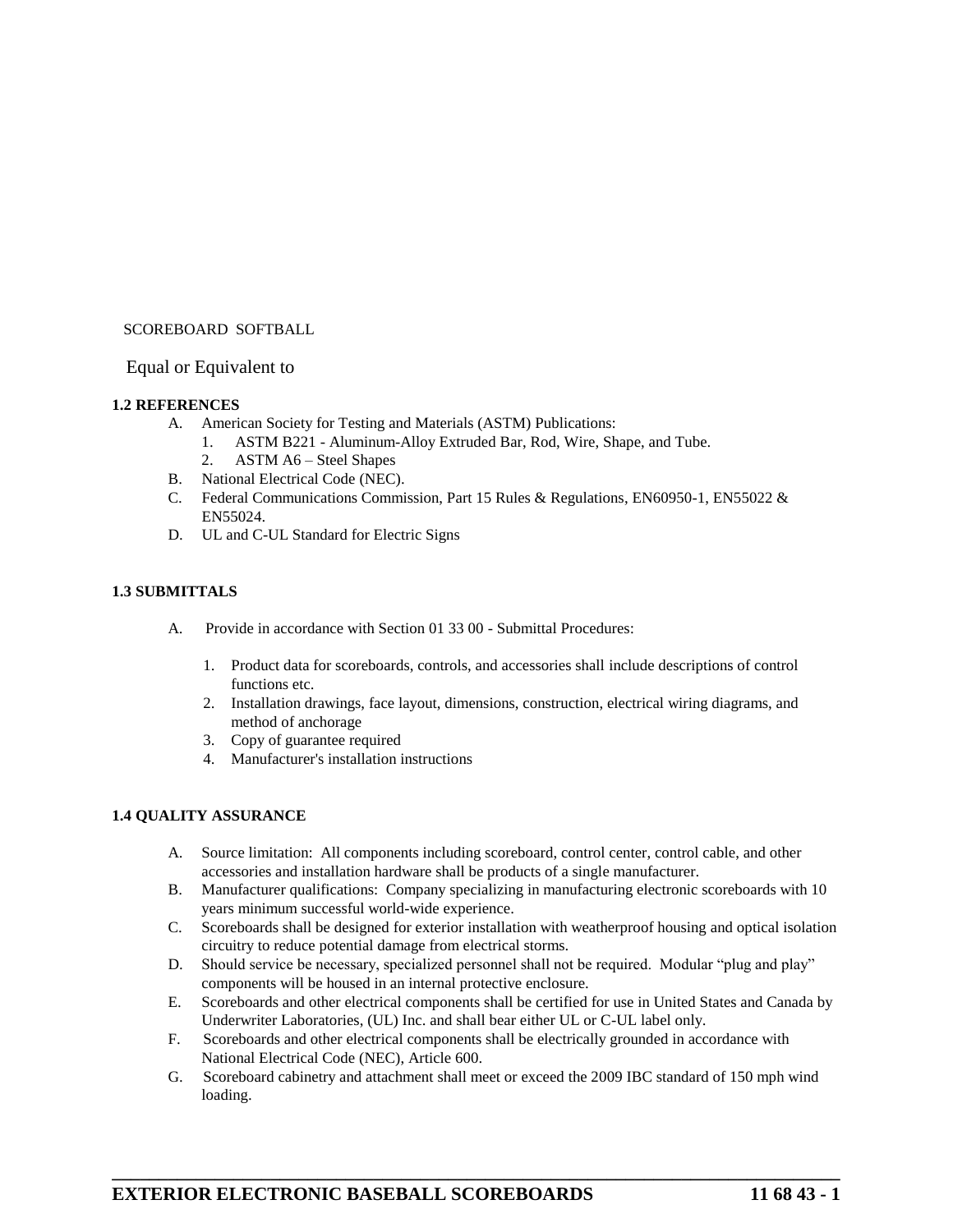#### **1.5 GUARANTEE**

- A. Provide under provisions of Section 01 78 00 Closeout Submittals: Guarantee to cover defects in materials and workmanship.
	- 1. 5 years parts and factory labor guarantee for scoreboards, [wired controls,] and accessories from invoice date.
	- 2. 2 years part and factory labor guarantee for wireless controls and receivers from invoice date.
	- 3. Lifetime technical support.

#### **PART 2 - PRODUCTS**

#### **2.1 ACCEPTABLE MANUFACTURERS**

- A. Nevco, Inc., 301 East Harris Avenue, Greenville, Illinois 62246; 800-851-4040; www.nevco.com.
- B. Requests to use equivalent products of other manufacturers shall be submitted in accordance with Section 01 25 00 - Product Substitution Procedures.

#### **2.2 MATERIALS**

- A. Aluminum faces and perimeter frame: Fabricated from .050 minimum thickness, ASTM B221 aluminum sheet with reinforcement and slotted mounting brackets top and bottom.
- B. Finish: Acrylic polyurethane paint. Color as selected by Customer from manufacturer's standard range. [Color to be [No. 70 - Desert Tan] [No. 72 - Electronic Blue] [No. 73 - Maroon] [No. 74 - Forest Green] [No. 76 - Print Black] [No. 95 - Silver Gray] [No. 99 - Golden Yellow] [No. 102 - Team Orange] [No. 103 - Cardinal Red] [No. 104 - Medium Purple] [No. 120 - Teal Blue] [No. 121 - Midnight Blue] [No. 140 - Royal Blue] [No. 141 - Navy Blue] [No. 142 - Kelly Green] as provided by Nevco, Inc..]
	- 1. Provide [white] striping to separate scoreboard features.
- C. Brackets: Integrated universal bracket system.
- D. Fasteners, anchors, and other exposed hardware: Corrosion resistant.
- E. Electronics: Low voltage, solid state, 2-wire cable, multiplex system, quartz crystal controlled.
- F. Provide gold plated electrical contacts on interconnecting wiring to reduce corrosion and improve reliability.
- G. Provide optical communication circuitry to reduce threat of damage from electrical storms and ESD.
- H. LED (light emitting diode) units: Seven-bar, segmented digits with protective aluminum cover, rated typical life 100,000 hours and be designed to provide excellent visibility from all angles and sides.
- I. Junction boxes where required: Sheet metal box and cover,  $[4-1/2 \times 2-1/8 \times 2-1/8 \text{ inches}]$  [114 x 54 x 54 mm] min. complying with NEMA standards.
- J. Gasketed Digits: Digit faces shall contain an integrated seal to guard against moisture intrusion.

#### **2.3 SCOREBOARD**

- A. Type: Exterior, electronic baseball scoreboard with LED displays for number of player at bat, balls, strikes, outs, hit, error, scores by inning, and totals for runs, hits, and errors; Model 1608 as manufactured by Nevco Scoreboard Company.
	- 1. Size: [18 feet long x 6 feet high x 8 inches deep.] [5.4 m long x 1.8 m high x 203 mm deep.]
	- 2. Approximate weight: [375 pounds] [234 kg].
	- 3. White on black captions:
		- a. [10 inches] [254 mm] high: "HOME", "GUESTS", "AT BAT", "BALL", "STRIKE", "OUT".
		- b. [8 inches] [203 mm] high: Inning numbers "1" through "9", "TOTAL".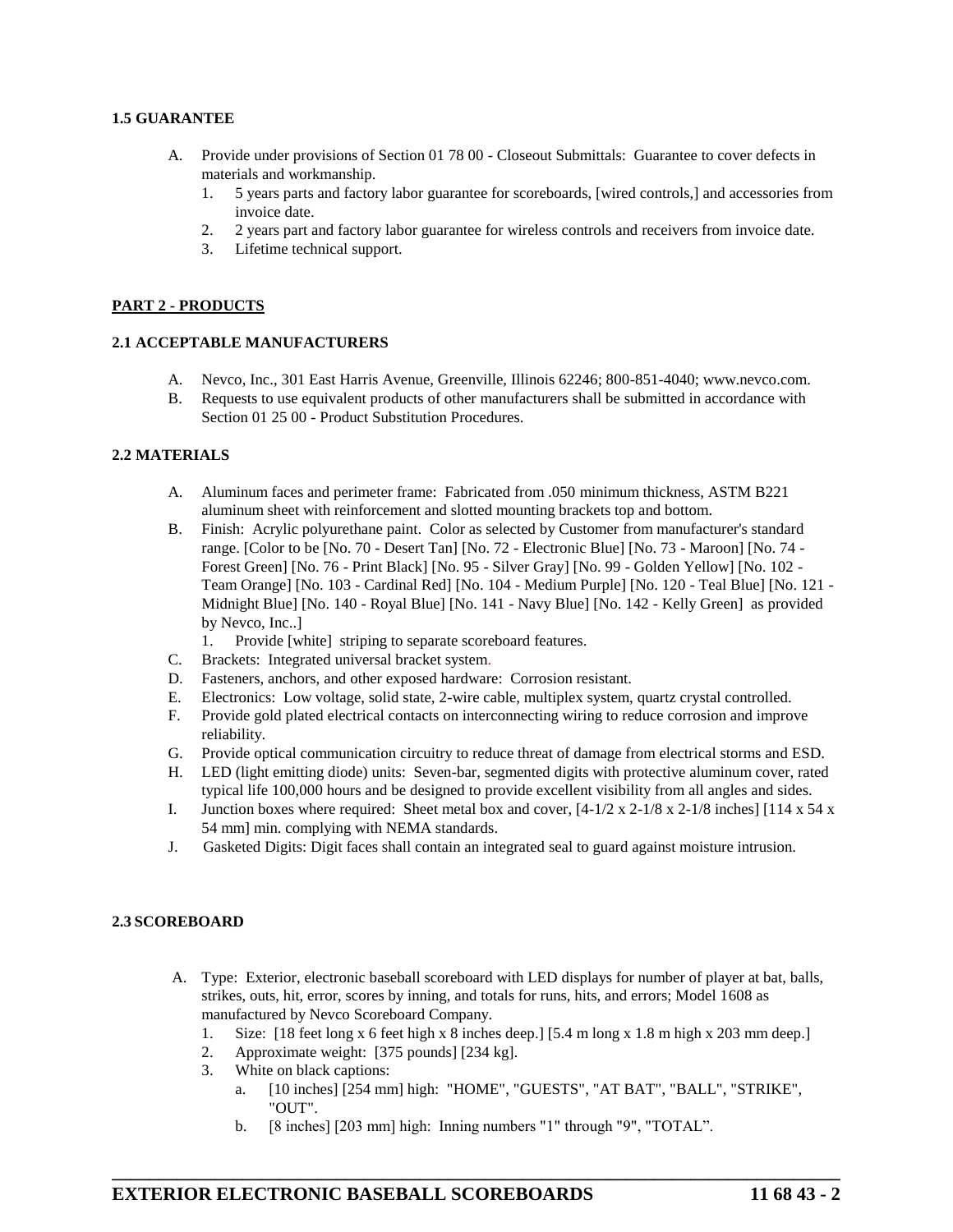- 4. High Intensity Red or Amber LED displays:
	- [18 inches] [457 mm] high digits and letters: Balls, strikes, outs.
	- b. [14 inches] [356 mm] high digits: Scores by inning and totals for runs.
- 5. Power requirement: 300 Watts MAX w/ ETN's. 100-240 volts, AC 50/60 Hz. Including power factor correction. Requires earth ground accordance with NEC.

# **2.4 ACCESSORIES**

.

- A. Provide each scoreboard or accessory with control cable of length required. Electrical junction boxes, conduits, mounting hardware, and other accessories as required for installation are to be provided by others.
- B. Additional accessories to include
	- 1. Nevco "A", "ADO" signs including Artwork. Quantity (2) Sign Cabinets are the same depth as the scoreboard and shall be 18ft X 2ft
	- 2. Decorative Truss. Truss shall be black powder coated steel or aluminum frame. Truss dimensions are to be 18ft X 4ft
	- 3. Truss Logo Shall be constructed of .125" aluminum. Logo dimensions are 4ft X 4ft

# **2.5 CONTROL CENTER**

- A. **Type: Wireless**, microprocessor based operator's control center designed to operate different models of scoreboard by interchange of keyboard overlay; Model MPC as manufactured by Nevco Inc.
	- 1. Console: High impact, break-resistant black plastic with improved UV resistance. [11 x 9-1/2 x 4-1/8 inches] [279 x 241 x 105 mm].
	- 2. Features:
		- a. Provide with LED displays, lithium cell battery backup to maintain scoreboard memory and time of day, self test mode, power on-off switch, alternate time control, and multiple scoreboard operation.
		- b. Split and raised 40 key soft touch keyboard.
		- c. Keyboard shall be spill resistant.
		- d. Internal beeper acknowledging each entry
		- e. System Profiles feature set all parameters of operation including choice of controlled accessories and scoreboards.
		- f. Colorful graphic rich keyboard overlays for scoreboard or accessory.
		- g. Remote hand-held main time switch with programmable integral horn button
		- h. Timer features: Time of day display, multiple time out timers with warning, interval horn, up-count auto stop with horn, 1/10th second display during last minute, changeable horn tone on scoreboards with the feature.
		- i. Segment timing for practice and workout.
		- j. Dimmer control for scoreboard.
		- k. MPC features shall be accessed through yes/no abbreviated questions in a drop down menu format.
		- l. Multiple receiver management shall be accomplished through direct keyboard input.
		- m. Electronic Team Names and automatic Electronic Caption Plates shall be controlled from MPC control without need to change overlays.
	- 3. Power requirements: 120 volts, 12 watts, 50/60 Hz.
	- 4. Provide option of battery supply for control operation if utility power not available.
	- 5. Provide carrying case for control center, cable, and hand-held switch; Model CC-3 as manufactured by Nevco Inc.
		- Size: [18-1/2 x 14-1/2 x 6 inches] [470 x 368 x 152 mm].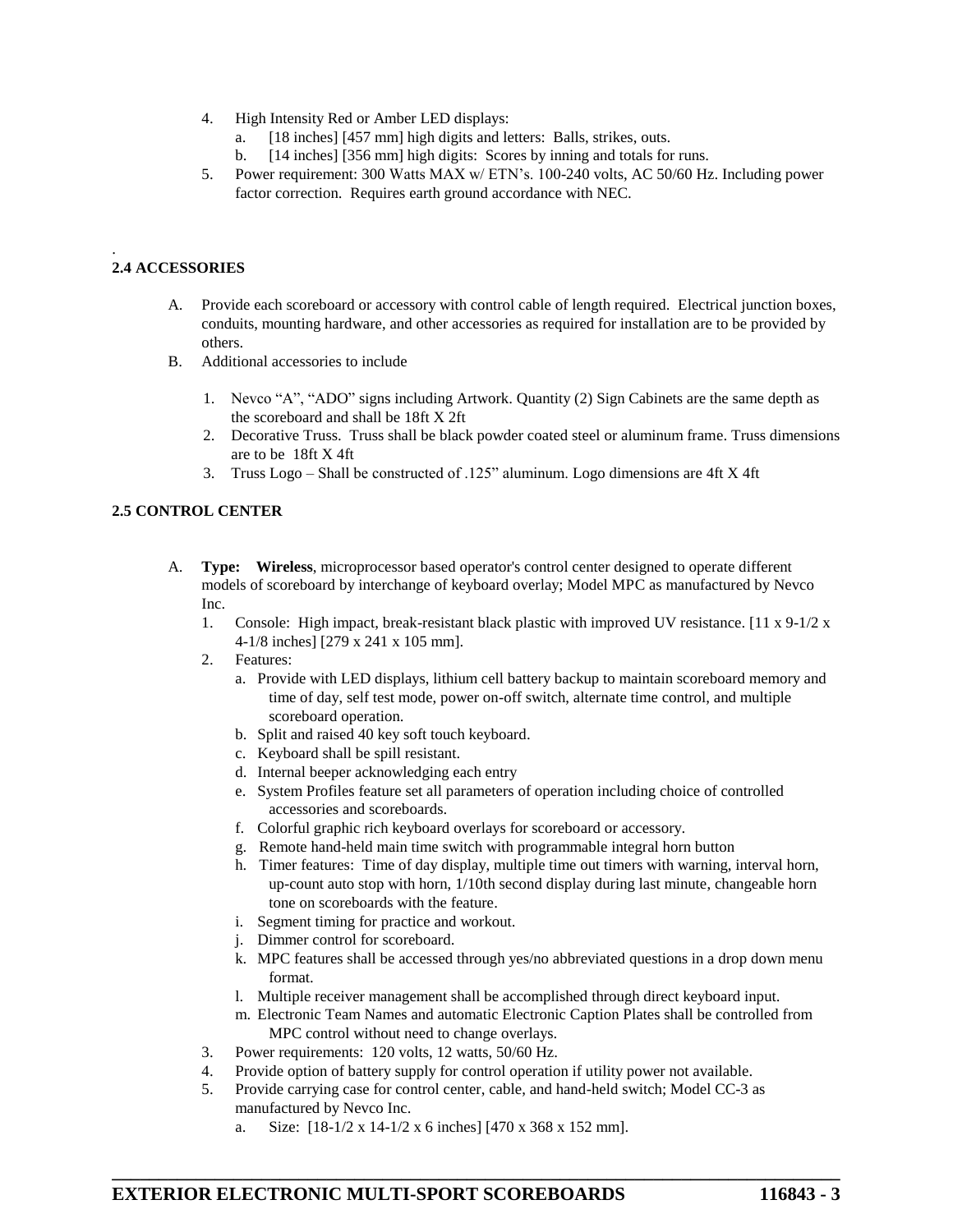- b. Construction: Double wall, high density black polyethylene with padded interior, mechanical latches, and hinges.
- 6. Receiver
	- a. Sturdy impact resistant construction, [6 x 4 x 1.5 inches] [152 x 102 x 38 mm]
	- b. Integrated antenna, mounted flush in scoreboard face. Protruding antennas shall not be used.
- 7. Maximum range: [1,000 feet] [305 m] from control center to receiver.
- 8. Receiver shall require no additional source of power or separate control cable

#### **PART 3 - EXECUTION**

#### **3.1 PREPARATION**

- A. Verify exact scoreboard and control center quantities.
- B. Coordinate requirements for electrical power, concrete, steel erection, auxiliary framing and supports, suspension cables, and other components to be provided under other Specification Sections to ensure adequate provisions are made for complete, functional installation of scoreboards.
- C. Coordinate scoreboard electrical requirements to ensure proper power source, conduit, wiring, and boxes are provided. Prior to installation, verify type and location of power supply.

#### **3.2 DEMONSTRATING AND TRAINING**

A. In accordance with Section 01 75 00 - Starting, Adjusting, and Demonstrating, provide demonstration and training session for Owner's representative covering operation and maintenance of electronic scoreboard.

#### **END OF SECTION**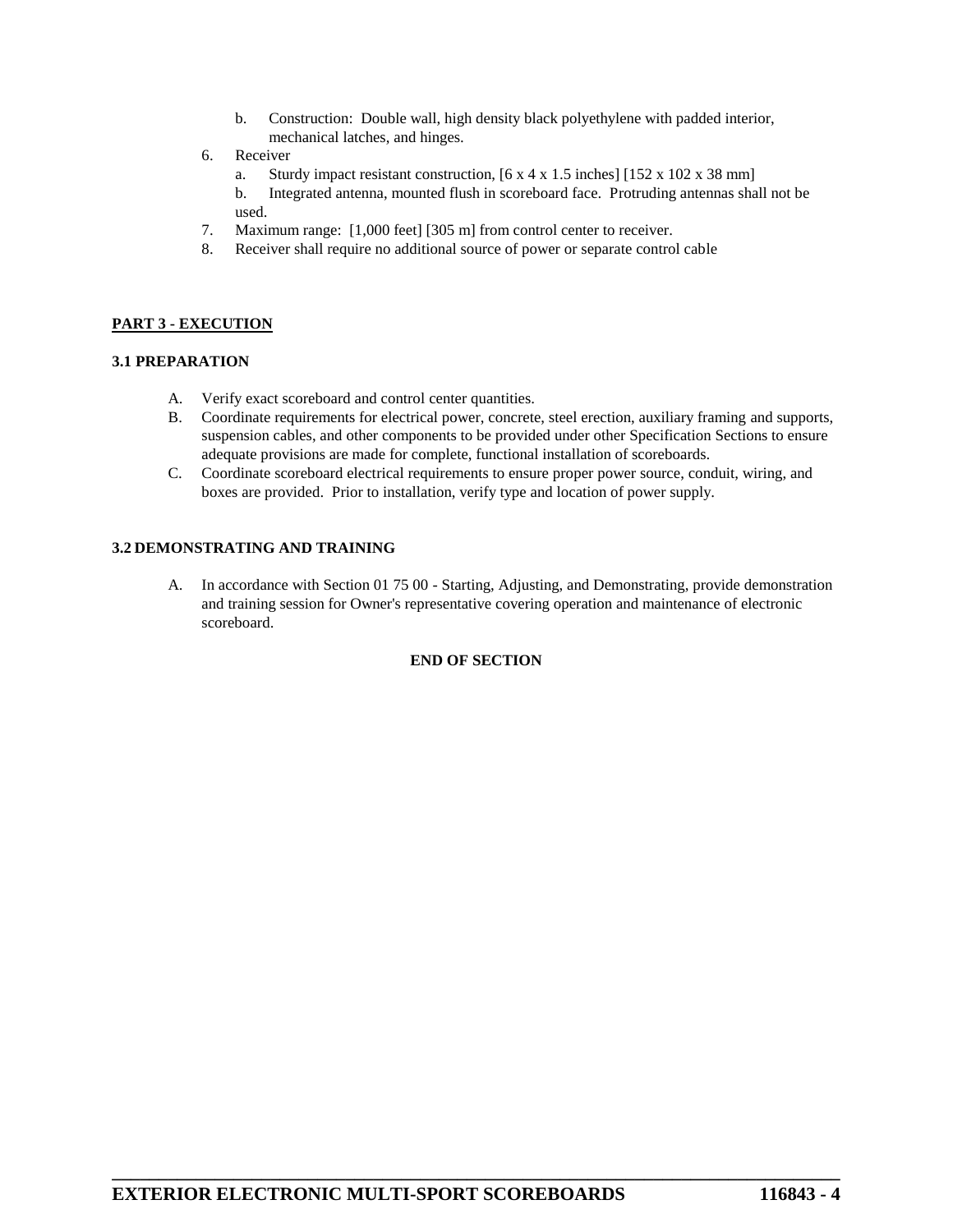#### SCOREBOARD BASEBALL

#### Equal or Equivalent to

#### **1.1 REFERENCES**

- A. American Society for Testing and Materials (ASTM) Publications:
	- 1. ASTM B221 Aluminum-Alloy Extruded Bar, Rod, Wire, Shape, and Tube.
	- 2. ASTM A6 Steel Shapes
- B. National Electrical Code (NEC).
- C. Federal Communications Commission, Part 15 Rules & Regulations, EN60950-1, EN55022 & EN55024.
- D. UL and C-UL Standard for Electric Signs

#### **1.2 SUBMITTALS**

- A. Provide in accordance with Section 01 33 00 Submittal Procedures:
	- 1. Product data for scoreboards, controls, and accessories shall include descriptions of control functions etc.
	- 2. Installation drawings, face layout, dimensions, construction, electrical wiring diagrams, and method of anchorage
	- 3. Copy of guarantee required
	- 4. Manufacturer's installation instructions

#### **1.3 QUALITY ASSURANCE**

- A. Source limitation: All components including scoreboard, control center, control cable, and other accessories and installation hardware shall be products of a single manufacturer.
- B. Manufacturer qualifications: Company specializing in manufacturing electronic scoreboards with 10 years minimum successful world-wide experience.
- C. Scoreboards shall be designed for exterior installation with weatherproof housing and optical isolation circuitry to reduce potential damage from electrical storms.
- D. Should service be necessary, specialized personnel shall not be required. Modular "plug and play" components will be housed in an internal protective enclosure.
- E. Scoreboards and other electrical components shall be certified for use in United States and Canada by Underwriter Laboratories, (UL) Inc. and shall bear either UL or C-UL label only.
- F. Scoreboards and other electrical components shall be electrically grounded in accordance with National Electrical Code (NEC), Article 600.
- G. Scoreboard cabinetry and attachment shall meet or exceed the 2009 IBC standard of 150 mph wind loading.

#### **1.4 GUARANTEE**

A. Provide under provisions of Section 01 78 00 - Closeout Submittals: Guarantee to cover defects in materials and workmanship.

**\_\_\_\_\_\_\_\_\_\_\_\_\_\_\_\_\_\_\_\_\_\_\_\_\_\_\_\_\_\_\_\_\_\_\_\_\_\_\_\_\_\_\_\_\_\_\_\_\_\_\_\_\_\_\_\_\_\_\_\_\_\_\_\_\_\_\_\_\_\_\_\_\_\_\_\_\_\_**

- 1. 5 years parts and factory labor guarantee for scoreboards, [wired controls,] and accessories from invoice date.
- 2. 2 years part and factory labor guarantee for wireless controls and receivers from invoice date.
- 3. Lifetime technical support.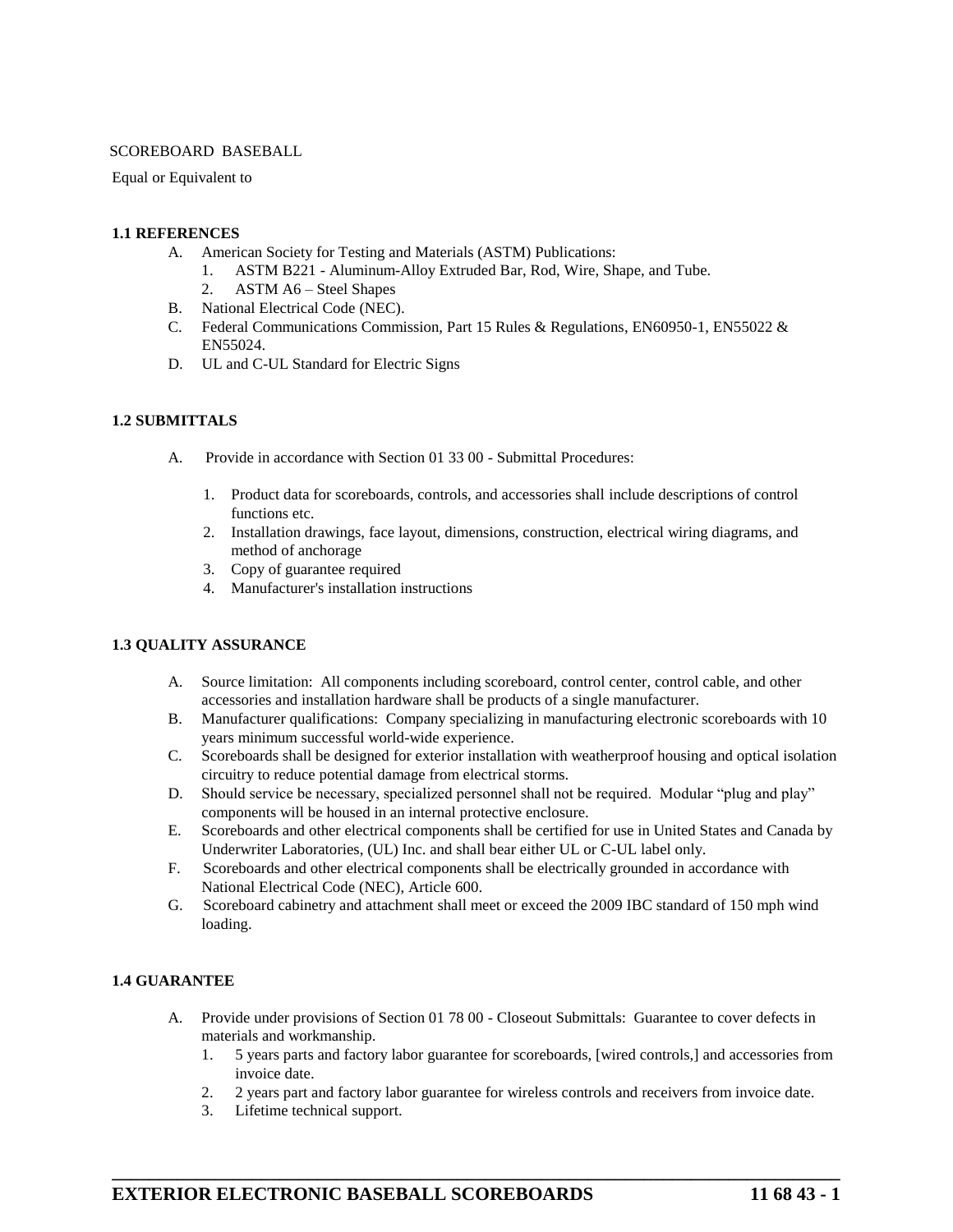# **PART 2 - PRODUCTS**

#### **2.1 ACCEPTABLE MANUFACTURERS**

- A. Nevco, Inc., 301 East Harris Avenue, Greenville, Illinois 62246; 800-851-4040; www.nevco.com.
- B. Requests to use equivalent products of other manufacturers shall be submitted in accordance with Section 01 25 00 - Product Substitution Procedures.

## **2.2 MATERIALS**

- A. Aluminum faces and perimeter frame: Fabricated from .050 minimum thickness, ASTM B221 aluminum sheet with reinforcement and slotted mounting brackets top and bottom.
- B. Finish: Acrylic polyurethane paint. Color as selected by Customer from manufacturer's standard range. [Color to be [No. 70 - Desert Tan] [No. 72 - Electronic Blue] [No. 73 - Maroon] [No. 74 - Forest Green] [No. 76 - Print Black] [No. 95 - Silver Gray] [No. 99 - Golden Yellow] [No. 102 - Team Orange] [No. 103 - Cardinal Red] [No. 104 - Medium Purple] [No. 120 - Teal Blue] [No. 121 - Midnight Blue] [No. 140 - Royal Blue] [No. 141 - Navy Blue] [No. 142 - Kelly Green] as provided by Nevco, Inc..]
	- 1. Provide [white] striping to separate scoreboard features.
- C. Brackets: Integrated universal bracket system.
- D. Fasteners, anchors, and other exposed hardware: Corrosion resistant.
- E. Electronics: Low voltage, solid state, 2-wire cable, multiplex system, quartz crystal controlled.
- F. Provide gold plated electrical contacts on interconnecting wiring to reduce corrosion and improve reliability.
- G. Provide optical communication circuitry to reduce threat of damage from electrical storms and ESD.
- H. LED (light emitting diode) units: Seven-bar, segmented digits with protective aluminum cover, rated typical life 100,000 hours and be designed to provide excellent visibility from all angles and sides.
- I. Junction boxes where required: Sheet metal box and cover, [4-1/2 x 2-1/8 x 2-1/8 inches] [114 x 54 x 54 mm] min. complying with NEMA standards.
- J. Gasketed Digits: Digit faces shall contain an integrated seal to guard against moisture intrusion.

## **2.3 SCOREBOARD**

- A. Type: Exterior, electronic baseball scoreboard with LED displays for number of player at bat, balls, strikes, outs, hit, error, scores by inning, and totals for runs, hits, and errors; Model 1606 as manufactured by Nevco.
	- 1. Size: [24 feet long x 8 feet high x 8 inches deep.] [7.3 m long x 2.4 m high x 203 mm deep.]
	- 2. Approximate weight: [515 pounds] [234 kg].
	- 3. White on black captions:
		- a. [15 inches] [381 mm] high: "HOME", "GUESTS", "AT BAT", "BALL", "STRIKE", "OUT", "H", and "E".
		- b. [8 inches] [203 mm] high: Inning numbers "1" through "10", "RUNS", "HITS", and "ERRORS".
	- 4. High Intensity Red or Amber LED displays:
		- a. [18 inches] [457 mm] high digits and letters: Player number at bat, balls, strikes, outs, hits, and errors.
		- b. [14 inches] [356 mm] high digits: Scores by inning and totals for runs, hits, and errors.
	- 5. No single section of scoreboard will be larger than 5 x 12 ft to ease burden of installation.
	- 6. Power requirement: 456 Watts MAX w/ ETN's. 100-240 volts, AC 50/60 Hz. Including power factor correction. Requires earth ground accordance with NEC.

**\_\_\_\_\_\_\_\_\_\_\_\_\_\_\_\_\_\_\_\_\_\_\_\_\_\_\_\_\_\_\_\_\_\_\_\_\_\_\_\_\_\_\_\_\_\_\_\_\_\_\_\_\_\_\_\_\_\_\_\_\_\_\_\_\_\_\_\_\_\_\_\_\_\_\_\_\_\_**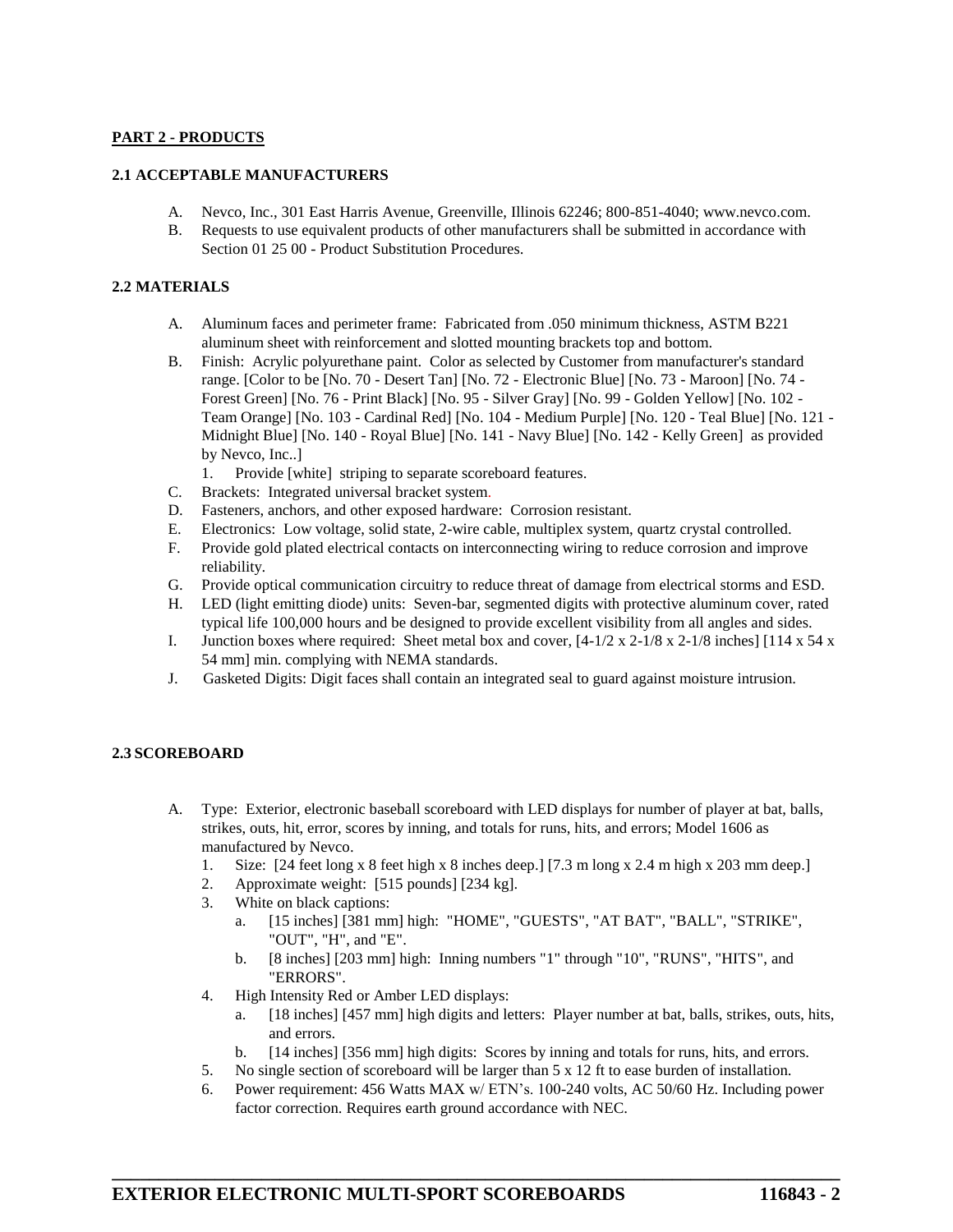#### . **2.4 ACCESSORIES**

- A. Provide each scoreboard or accessory with control cable of length required. Electrical junction boxes, conduits, mounting hardware, and other accessories as required for installation are to be provided by others.
- B. Additional accessories to include
	- 1. Nevco "A", "ADO" signs including Artwork. Quantity (2) Sign Cabinets are the same depth as the scoreboard and shall be 24ft X 2ft
	- 2. Decorative Truss. Truss shall be black powder coated steel or aluminum frame. Truss dimensions are to be 24ft X 4ft
	- 3. Truss Logo Shall be constructed of .125" aluminum. Logo dimensions are 4ft X 4ft

# **2.5 CONTROL CENTER**

- A. **Type: Wireless**, microprocessor based operator's control center designed to operate different models of scoreboard by interchange of keyboard overlay; Model MPC as manufactured by Nevco Inc.
	- 1. Console: High impact, break-resistant black plastic with improved UV resistance. [11 x 9-1/2 x 4-1/8 inches] [279 x 241 x 105 mm].
	- 2. Features:
		- a. Provide with LED displays, lithium cell battery backup to maintain scoreboard memory and time of day, self test mode, power on-off switch, alternate time control, and multiple scoreboard operation.
		- b. Split and raised 40 key soft touch keyboard.
		- c. Keyboard shall be spill resistant.
		- d. Internal beeper acknowledging each entry
		- e. System Profiles feature set all parameters of operation including choice of controlled accessories and scoreboards.
		- f. Colorful graphic rich keyboard overlays for scoreboard or accessory.
		- g. Remote hand-held main time switch with programmable integral horn button
		- h. Timer features: Time of day display, multiple time out timers with warning, interval horn, up-count auto stop with horn, 1/10th second display during last minute, changeable horn tone on scoreboards with the feature.
		- i. Segment timing for practice and workout.
		- j. Dimmer control for scoreboard.
		- k. MPC features shall be accessed through yes/no abbreviated questions in a drop down menu format.
		- l. Multiple receiver management shall be accomplished through direct keyboard input.
		- m. Electronic Team Names and automatic Electronic Caption Plates shall be controlled from MPC control without need to change overlays.
	- 3. Power requirements: 120 volts, 12 watts, 50/60 Hz.
	- 4. Provide option of battery supply for control operation if utility power not available.
	- 5. Provide carrying case for control center, cable, and hand-held switch; Model CC-3 as manufactured by Nevco Inc.
		- a. Size: [18-1/2 x 14-1/2 x 6 inches] [470 x 368 x 152 mm].
		- b. Construction: Double wall, high density black polyethylene with padded interior, mechanical latches, and hinges.
	- 6. Receiver
		- a. Sturdy impact resistant construction, [6 x 4 x 1.5 inches] [152 x 102 x 38 mm]

**\_\_\_\_\_\_\_\_\_\_\_\_\_\_\_\_\_\_\_\_\_\_\_\_\_\_\_\_\_\_\_\_\_\_\_\_\_\_\_\_\_\_\_\_\_\_\_\_\_\_\_\_\_\_\_\_\_\_\_\_\_\_\_\_\_\_\_\_\_\_\_\_\_\_\_\_\_\_**

- b. Integrated antenna, mounted flush in scoreboard face. Protruding antennas shall not be used.
- 7. Maximum range: [1,000 feet] [305 m] from control center to receiver.